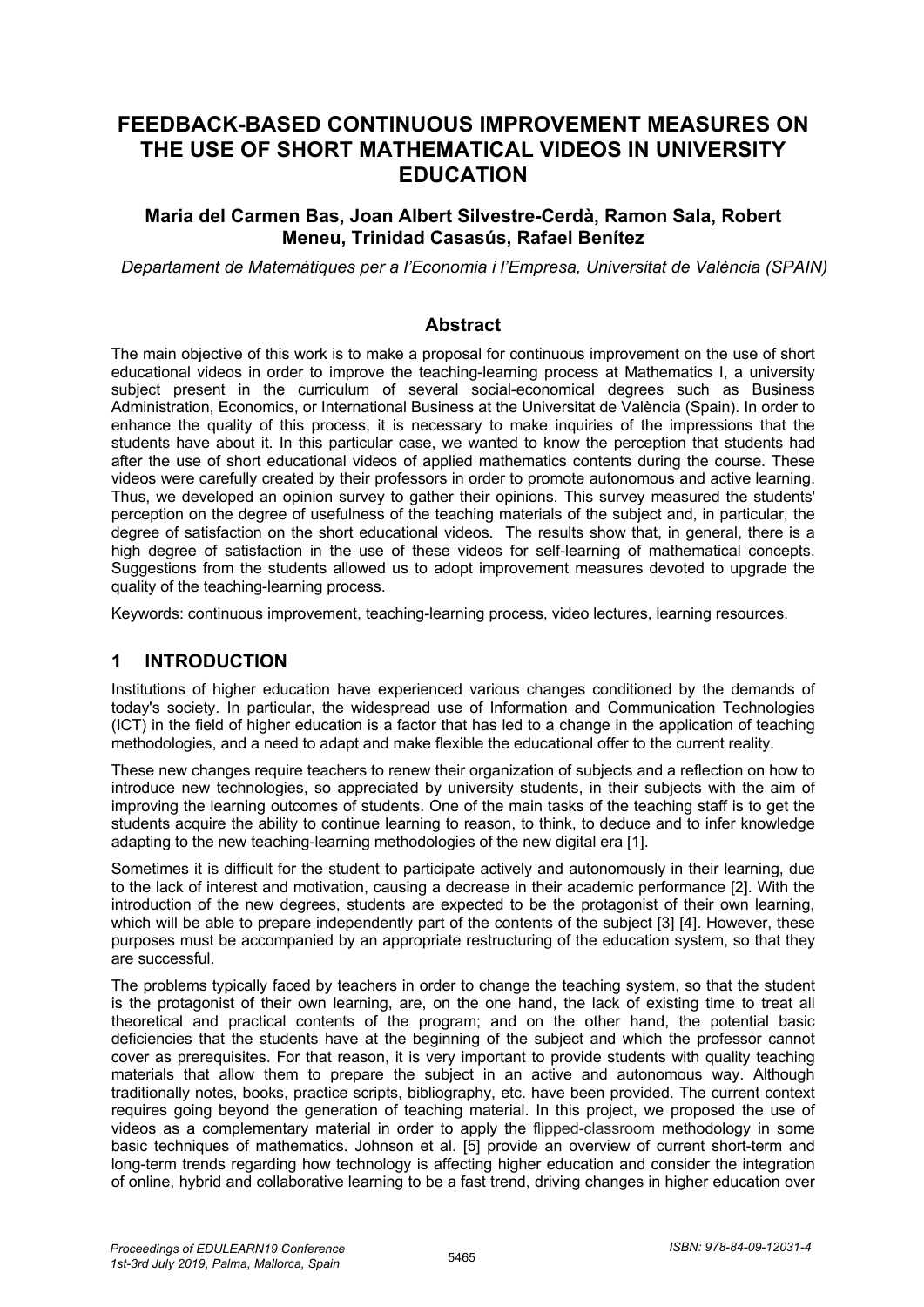the next one to two years. The increased use of video as a teaching medium is encroaching onto traditional face-to face teaching in higher education. This affects lecturers, students, Universities and Colleges and there is a need to bridge the gap in digital competencies [6].

# **2 METHODOLOGY**

The purpose of this study is to introduce the use of videos as a complementary material in order to apply the flipped-classroom methodology in some basic techniques of mathematics. The flippedclassroom methodology consists in converting the traditional teaching model into a teaching model in which a set of materials are used online thanks to the support of ICTs, which the student must consult before attending the sessions of the attending classrooms. In this way, the classroom sessions become practical classes where the student must work actively, and the teacher must act as a guide.

Among the advantages of the flipped-classroom methodology, we can highlight a greater involvement of the student, a more significant and collaborative learning, a greater adaptation to the rhythm of each student, a greater use of attending classroom hours to solve doubts and a more flexible learning and with new approaches thanks to the support of the technology.

The videos can also be used to reinforce the subject and prepare the evaluation of the subject. In addition, they will contribute to the acquisition of three of the generic competences that appear in the teaching guide of the subject: the ability to work in teams, the ability to use ICT in the field of study and the capacity of autonomous learning.

# **3 RESULTS**

The subject involved is "Mathematics I", which includes many algorithmic processes, such as the resolution of systems, the calculation of determinants, inverse of matrices, etc., so the use of educational videos will be great utility to work more content in class in a more active way. Given that this subject is present in various degrees (Business Administration and Management -BAM and Economics - ECO) the impact of the project will be high. We developed an opinion survey to gather the students' perception on the degree of usefulness of the teaching materials of the subject and, in particular, the degree of satisfaction on the short educational videos. Next, the results of the survey, divided into three parts, are presented: characterization of the sample, satisfaction results regarding the use of short educational videos for the preparation of the subject, and aspects of improvement.

# **3.1 Sample characteristics**

Figure 1 shows that most of the students surveyed ( $N = 157$ ) regularly attend class (85.98%), while the rest are students who do not attend class and, therefore, prepare the subject autonomously. Of the total number of students surveyed, 61.14% are students of BAM, while 38.85% of ECO. Observing the figure, we could conclude that there are many more students who do not attend class in BAM than in ECO.



*Figure 1. Class attendance according to degree*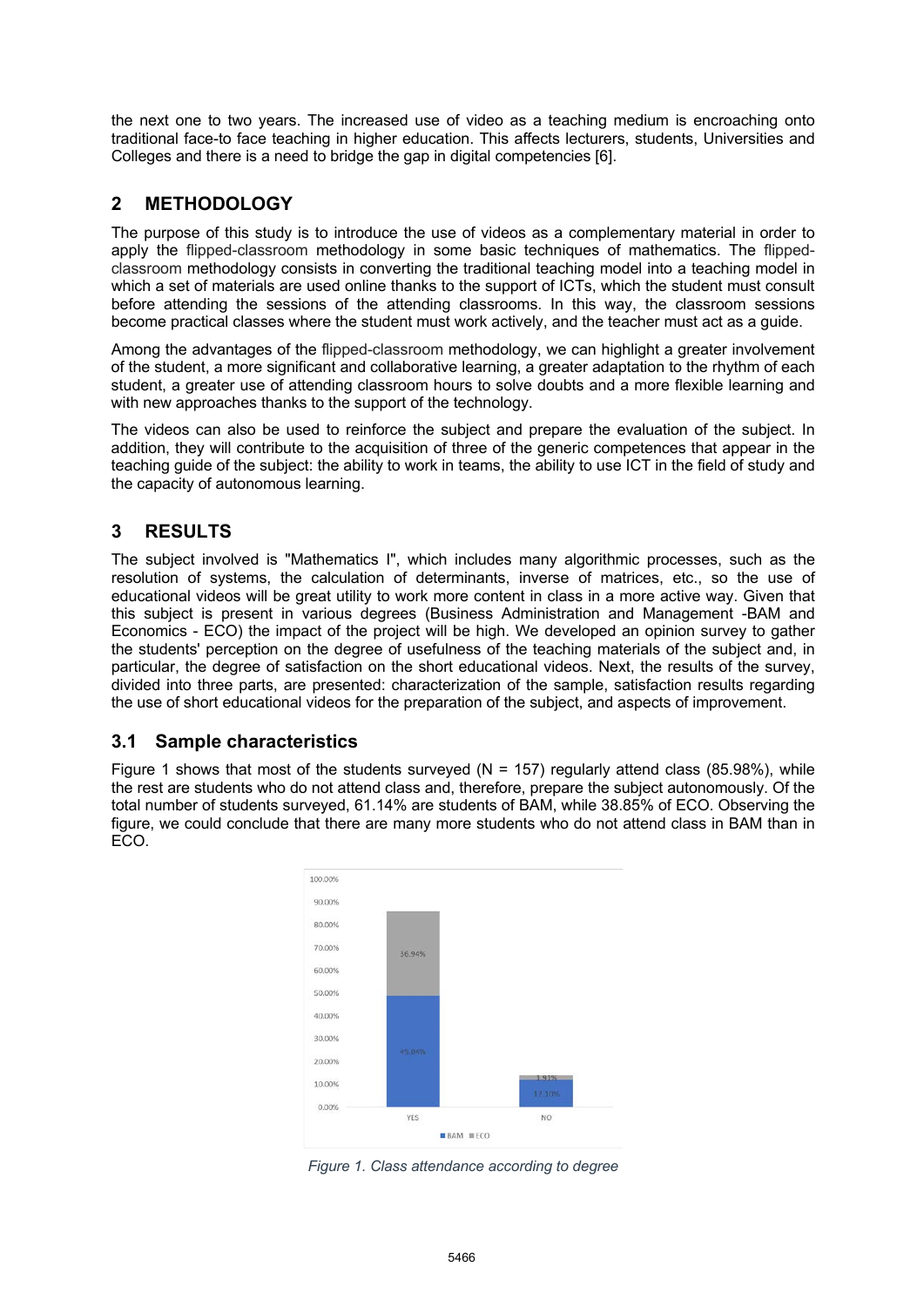### **3.2 Survey results**

In the second part of the survey we asked about the degree of usefulness of the teaching material available for the subject "Mathematics I". The material evaluated are the short educational videos, the slides in PowerPoint and "Alternative" materials (collection of exercises, previous exams). Figure 2 shows that, in general, the alternative material is the one most used by students for the preparation of the subject, followed by the available videos and the PPT slides. This profile of preference is similar in both Economics and Business Administration and Management.



*Figure 2. Degree of usefulness of the teaching material*

Next, the students were asked about the degree of agreement with the use of teaching videos as support material. In general, the students think that the videos are useful for the preparation of the subject (3.51). In addition, they value all the items asked in this section with a score between 3 and 4 points (out of 5), being able to conclude that students value in a positive way many aspects related to teaching videos as support material in the subject. The opinion of the students of both disciplines is very similar.



*Figure 3. Degree of agreement with the use of teaching videos*

Finally, the overall satisfaction with the teaching videos is measured. In this case, there is a slightly difference between BAM and ECO. The students of BAM value better the use of videos (3.84) compared to those of ECO (3.58). In general, the satisfaction with the teaching videos is good (3.74).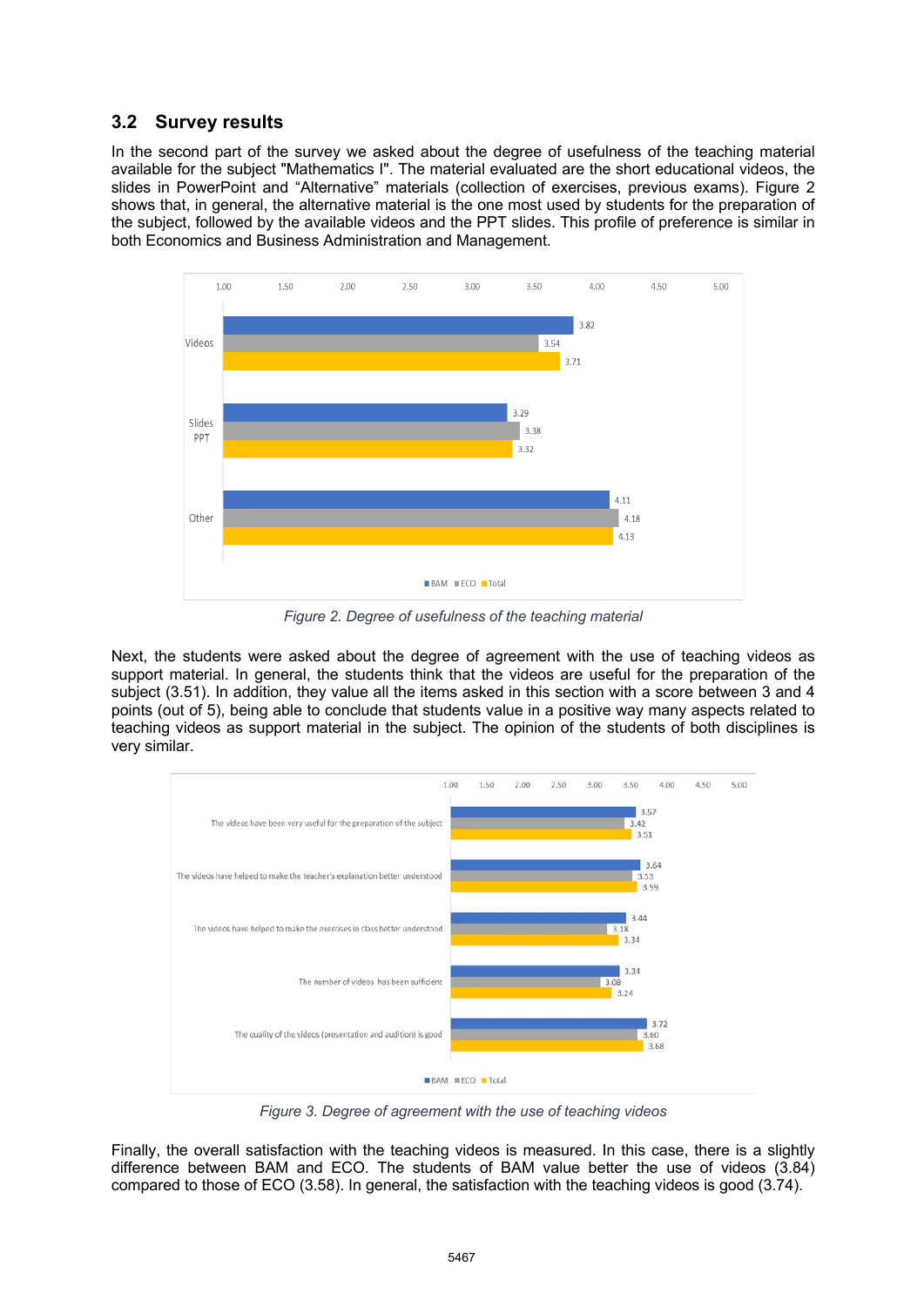

*Figure 4. Overall satisfaction with the teaching videos*

Taking into account the attendance of students to class, we can conclude (Figure 5) that students who do not attend classes regularly (although in this survey they are only 14.02%) value better the teaching videos available in the subject (4.06) than the students who usually attend class (3.69). Although the difference is not very large, it is observed the greater use of the videos by the students who work autonomously the subject.



*Figure 5. Overall satisfaction with the teaching videos according to class attendance*

#### **3.3 Aspects of improvement**

In the last section of the survey, we asked about the aspects of improvement to be taken into account by teachers to improve the use of teaching videos available in the subject. Below are summarized the opinions of the students:

- To improve the audio of the videos
- To introduce more exercises from previous exams
- More interactive videos
- To introduce more difficult examples
- Go in-depth on the explanation of the videos

## **4 CONCLUSIONS**

The results analyzed in the survey show that in general the teaching videos are useful for the learning of Mathematics I. Although it is true that we can make improvements in the amount of videos by theme and audios. The suggestions of the students show that the videos should focus mainly on the resolution of exercises and examples, and this observation will be taken into account by the teachers of the subject with a view to the elaboration of more educational videos of the subject.